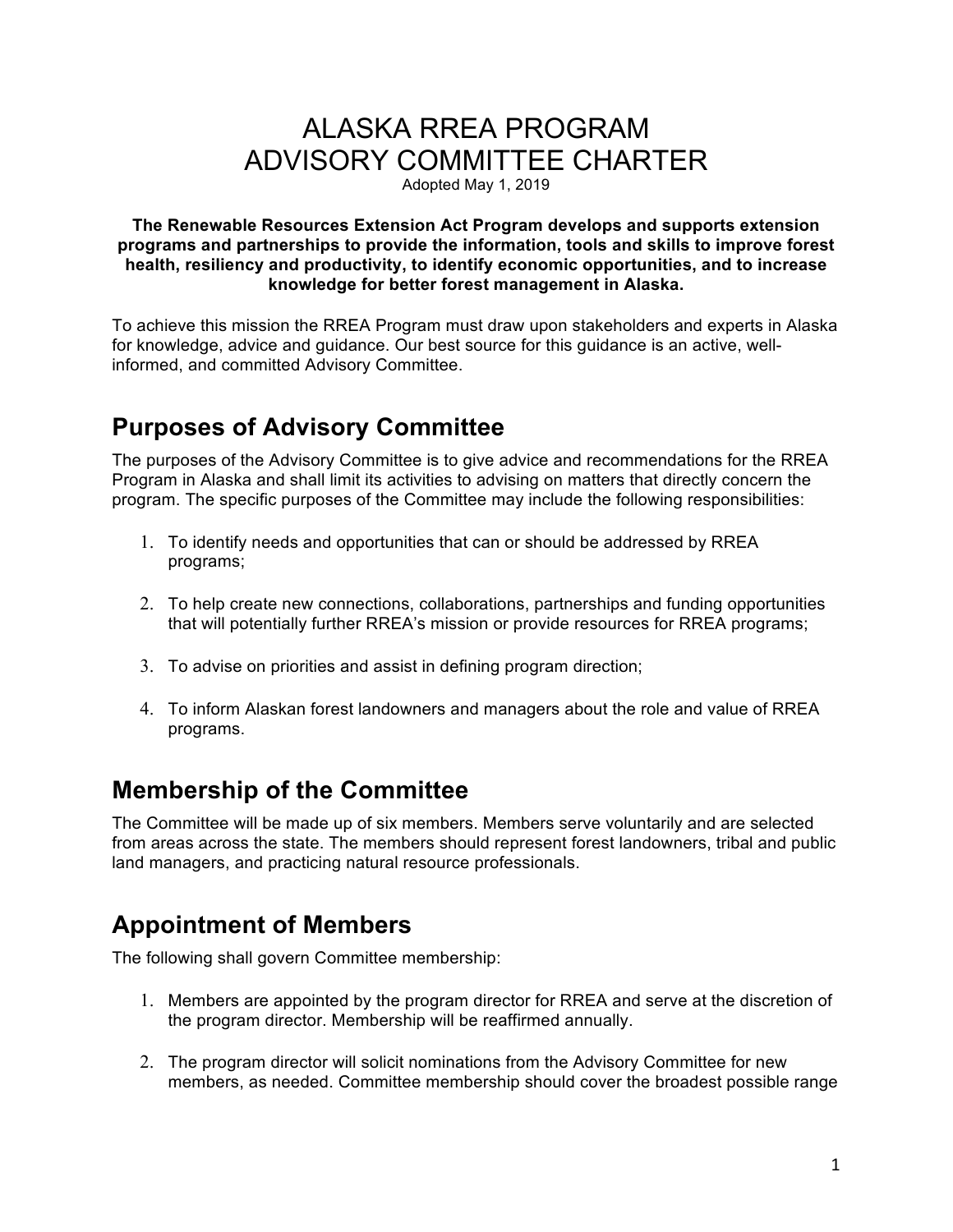of interests and localities, recognizing not every interest or locality can be represented on the Committee at one time.

- 3. Members must reside in or be actively engaged in Alaska.
- 4. Members will normally serve for 2 years. Shorter or longer terms may be used due to member's availability and for balance within the committee.
- 5. Members may appoint a designee to participate on their behalf, at one meeting per year.

#### **Member Responsibilities**

Advisory Committee members agree to use their experience and knowledge for the benefit of RREA programs by participating in regular meetings, providing timely information and advice to RREA, and responding to occasional requests for input.

Members are expected to participate in a minimum of two of the three meetings per year. Members are encouraged to provide advice and information to the program director or staff at any time and to informally educate their peers and colleagues about RREA as appropriate.

### **Committee Operating Procedures**

The following shall govern operations of the Committee:

- 1. The program director will work with the committee members to ensure that the business of the Committee is conducted smoothly.
- 2. Members are encouraged to reach agreement on recommendations to RREA, but consensus is not required. Diverse input is encouraged, and all recommendations and advice from the Committee will be given careful consideration.
- 3. Advisory Committee meetings are open to the public. Public comments at meetings may be accepted at the discretion of the program director. Meetings will be announced on the RREA website.
- 4. There will be at least one face-to-face meeting every two years. The priority will be given to holding a face-to-face meeting in conjunction with the Alaska-Yukon Wood Energy Conference or the Alaska Society of American Foresters annual meeting.

### **Committee Resources**

All resources provided to the Committee or its members are subject to University regulations. Members must work with the RREA staff to ensure compliance. RREA cannot reimburse travel or other expenses that have not been approved in advance by the RREA program director.

RREA will provide the following resources to the Committee: